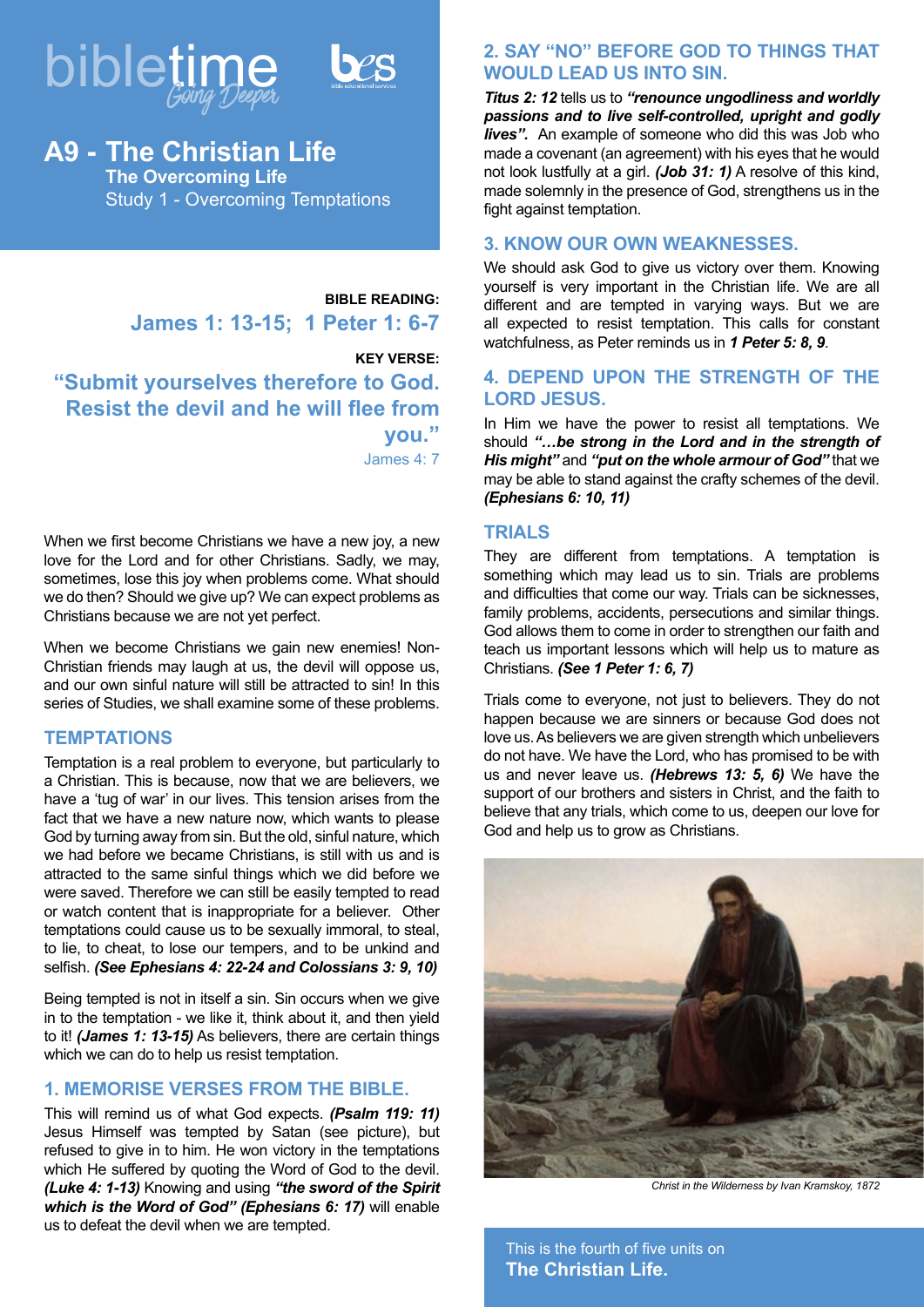



**A9 - The Christian Life The Overcoming Life** Study 2 - Overcoming Peer Pressure

## **BIBLE READING: 1 John 1: 5-10; 1 John 2: 15-17**

#### **KEY VERSE:**

**"Do not be conformed to this world, but be transformed by the renewal of your mind, that by testing you may discern what is the will of God, what is good and acceptable and perfect."** Romans 12: 2

Another problem we will encounter as believers is our relationship with the world. 'The world' refers to the present global system in its opposition to God and its rejection of the Lord Jesus. As believers we are *"in the world" (John 17: 11)*, because we live in the same world as unbelievers. We will need to resist peer pressure from those whose values, culture and lifestyles are against what is taught in Scripture.

Firstly we need to know clearly what the Bible teaches about how we are to live. We will also face situations and decisions for which the Bible does not provide specific advice. There are, however, principles which will guide and help us stand firm in our faith and convictions.

#### **1. REMEMBER YOUR IDENTITY.**

We are accountable to God because He is our Creator. *"Remember also your Creator in the days of your youth." (Ecclesiastes 12: 1)* But we also belong to Him, because He has bought us by the death of His Son *(1 Corinthians 6: 20)* and now our identity is *"in Christ Jesus." (Ephesians 2: 10, 13)*

## **2. FEAR GOD RATHER THAN MAN.**

Our natural tendency is to crave the acceptance of other people and be concerned about what they think of us but we should remember that as Christians our acceptance is found in Christ. *(Ephesians 1: 6)* Our focus should be on God. The Bible speaks about *"the fear of the Lord"* which means that we stand in awe of Him and give Him first place in our lives. We are told that *"The fear of the Lord is the beginning of wisdom". (Proverbs 9: 10)* If we want to be wise in a sinful society, we need to make it our aim to please Him rather than others.

## **3. KEEP CLEAR OF BAD INFLUENCES.**

*1 Corinthians 15: 33* states that *"bad company ruins good morals."* In addition, we are influenced by what we watch, listen to, browse, follow on social media or read. If



we are unsure, we can pray for wisdom *(James 1: 5)* and seek help from an older Christian. We should ask ourselves if the activity is honouring to Christ. Our aim should be not just to resist the wrong influences of others but actually to be salt and light to those around us *(Matthew 5: 13-16)* and point them to what is right.

#### **4. SIN IS AGAINST GOD.**

In the first place, all sin is against God. Joseph understood this when Potiphar's wife tried to entice him into adultery and he asked *"How then can I do this great wickedness and sin against God?" (Genesis 39: 9)* Likewise David, having committed adultery and murder, *(2 Samuel 11)* said to God, "*Against You, You only, have I sinned". (Psalm 51: 4)*  In the New Testament, the prodigal son acknowledged his sinful way of life and said *"Father, I have sinned against Heaven and before You." (Luke 15: 18)* In other words, he recognised that his sin was firstly, and most importantly a sin against God!

## **5. SIN BREAKS OUR FELLOWSHIP WITH GOD.**

Christians are not perfect - they do sin! *(Note 1 John 1: 8)* But our sin does not result in our losing our salvation. Once we are saved, we are always saved. *(John 10: 28)* However, when we sin, we lose the close fellowship with God, which we have previously enjoyed. In *Psalm 66: 18* the psalmist expresses this by saying *"If I had cherished iniquity in my heart, the Lord would not have listened"*. Our peace is disrupted, we are full of regrets, our prayer life is hindered, and our relationship with God is spoiled!

Finally, the Key Verse says *"Do not be conformed to this world, but be transformed by the renewal of your mind...".* This means that we are not to let this sinful world squeeze us into its mould. As Christians we should become less like our unbelieving friends but more like the Lord Jesus. Ultimately we have a choice to make between loving this evil world and loving God. *(1 John 2: 15-17)* We need to pray daily for God's strength to stand for Him and not to compromise with sin.

This is the fourth of five units on **The Christian Life.**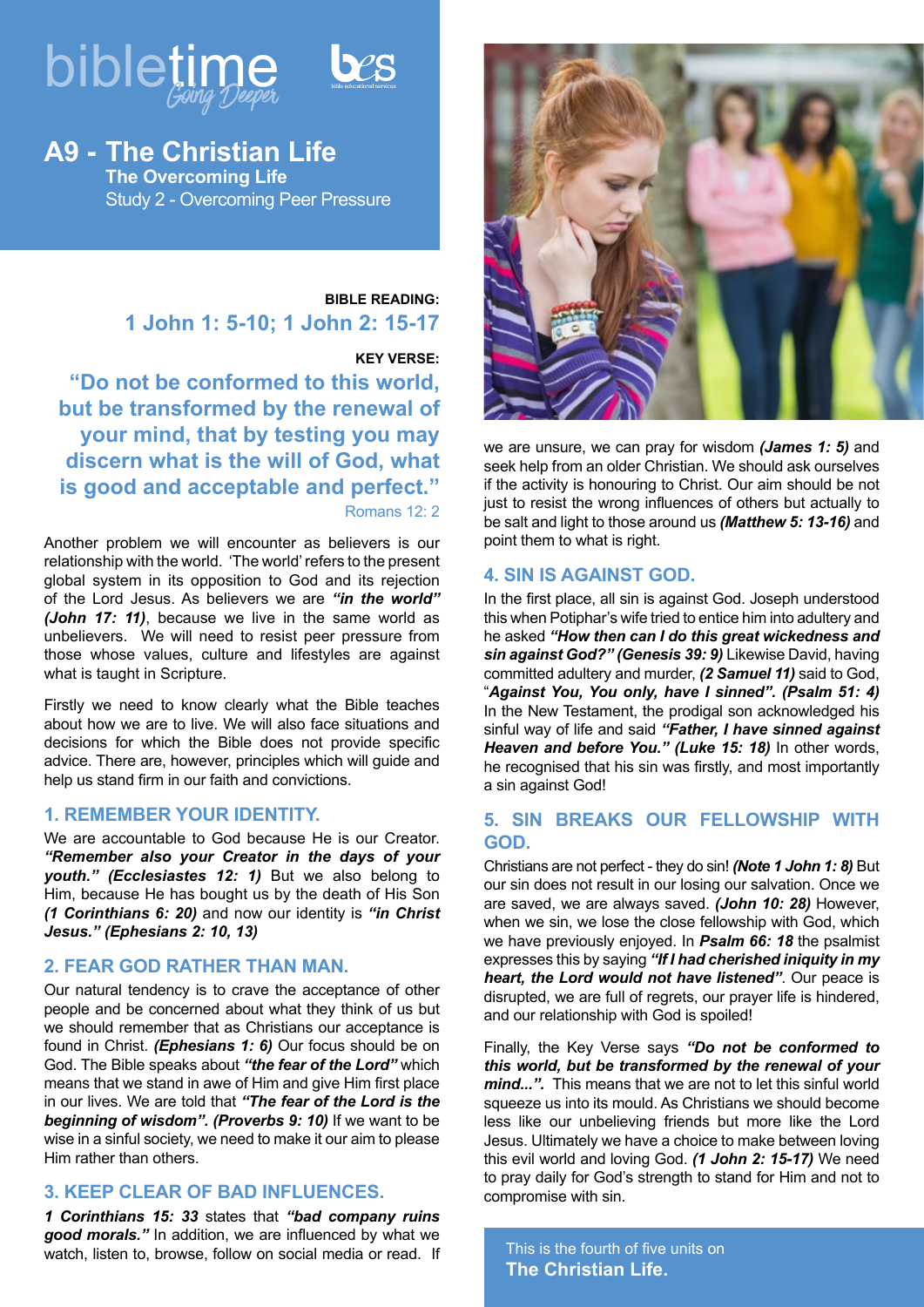# **Answer Sheet**

Leader's Comments:

| <b>A9 - The Christian Life</b> |
|--------------------------------|
| The Overcoming Life            |

Study 1 - Overcoming Temptations

|                | <b>Utday</b> Professioning remptations                                                                                                                                                    |                                                                                         |    |
|----------------|-------------------------------------------------------------------------------------------------------------------------------------------------------------------------------------------|-----------------------------------------------------------------------------------------|----|
| Name:          | the control of the control of the control of the control of the control of the control of                                                                                                 | Return address on back of answer sheet                                                  |    |
| Address:<br>1. | enemies?                                                                                                                                                                                  | The Study states that when we become Christians we gain new enemies. Who are these      | /3 |
| 2.             | Why is there a 'tug of war' in the life of a believer?                                                                                                                                    | <u> 1989 - Johann Stoff, amerikansk politiker (d. 1989)</u>                             | 13 |
| 3.             | Read Luke 4: 1-13 and then answer the following:<br>a) How long did Jesus' temptation last?                                                                                               |                                                                                         |    |
|                | b) Give an account in your own words of one of the temptations.                                                                                                                           |                                                                                         |    |
|                | c) In each case, how did the Lord Jesus respond to Satan's attack?                                                                                                                        |                                                                                         | /5 |
| 4.             | Look again at the Bible Reading - James 1: 13-15.<br>a) What two things can God not do?<br>2)                                                                                             |                                                                                         |    |
|                | b) Fill in the missing words to describe the process of temptation.<br>A person is enticed and dragged away by his own<br>Letter Library and Milly grown it leads to Letter Library 2014. | __. When conceived this becomes                                                         | /5 |
| 5.             | temptations and trials that come upon them?                                                                                                                                               | According to 1 Corinthians 10: 13, what encouragements do Christians have in the        | /3 |
| 6.             | Summarise in your own words the difference between temptations and trials.                                                                                                                |                                                                                         | /3 |
| 7.             | the trials that God allows to come into our lives.                                                                                                                                        | Read 1 Peter 1: 6, 7 and explain, as clearly as possible, what should be the outcome of |    |
|                |                                                                                                                                                                                           |                                                                                         | /3 |

**THINK:** Do you know of a Christian who is going through a specific trial at this time? Could you pray for this person? Are there other practical ways in which you could show your care for them?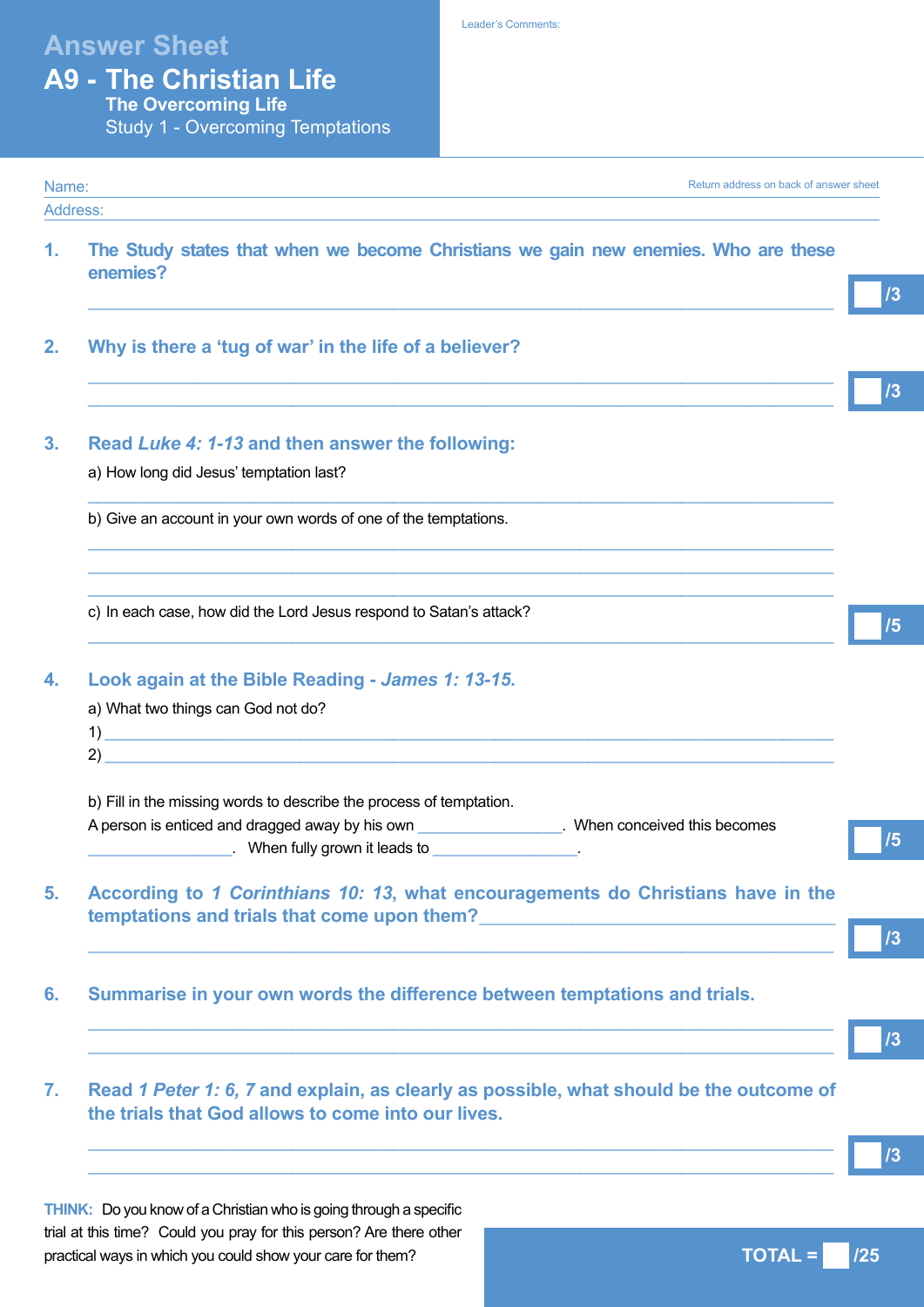# **Answer Sheet**

## **A9 - The Christian Life The Overcoming Life** Study 2 - Overcoming Peer Pressure

# **1. Explain what the term 'world' means in** *1 John 2: 15***. Use the notes in the Study to help.**

## $\_$  ,  $\_$  ,  $\_$  ,  $\_$  ,  $\_$  ,  $\_$  ,  $\_$  ,  $\_$  ,  $\_$  ,  $\_$  ,  $\_$  ,  $\_$  ,  $\_$  ,  $\_$  ,  $\_$  ,  $\_$  ,  $\_$  ,  $\_$  ,  $\_$  ,  $\_$  ,  $\_$  ,  $\_$  ,  $\_$  ,  $\_$  ,  $\_$  ,  $\_$  ,  $\_$  ,  $\_$  ,  $\_$  ,  $\_$  ,  $\_$  ,  $\_$  ,  $\_$  ,  $\_$  ,  $\_$  ,  $\_$  ,  $\_$  ,  $\_$  ,  $\_$  ,  $\_$  ,  $\_$  ,  $\_$  ,  $\_$  ,  $\_$  ,  $\_$  ,  $\_$  ,  $\_$  ,  $\_$  ,  $\_$  ,  $\_$  ,  $\_$  ,  $\_$  ,  $\_$  ,  $\_$  ,  $\_$  ,  $\_$  ,  $\_$  ,  $\_$  ,  $\_$  ,  $\_$  ,  $\_$  ,  $\_$  ,  $\_$  ,  $\_$  ,  $\_$  ,  $\_$  ,  $\_$  ,  $\_$  ,  $\_$  ,  $\_$  ,  $\_$  ,  $\_$  ,  $\_$  ,  $\_$  , **2. Look at** *1 John 2: 16-17* **and answer the following questions:** a) What are the three different ways in which we are tempted in relation to the world?  $\mathcal{L}_\text{max} = \frac{1}{2} \sum_{i=1}^{n} \frac{1}{2} \sum_{i=1}^{n} \frac{1}{2} \sum_{i=1}^{n} \frac{1}{2} \sum_{i=1}^{n} \frac{1}{2} \sum_{i=1}^{n} \frac{1}{2} \sum_{i=1}^{n} \frac{1}{2} \sum_{i=1}^{n} \frac{1}{2} \sum_{i=1}^{n} \frac{1}{2} \sum_{i=1}^{n} \frac{1}{2} \sum_{i=1}^{n} \frac{1}{2} \sum_{i=1}^{n} \frac{1}{2} \sum_{i=1}^{n} \frac{1$  $\mathcal{L}_\text{max} = \frac{1}{2} \sum_{i=1}^{n} \frac{1}{2} \sum_{i=1}^{n} \frac{1}{2} \sum_{i=1}^{n} \frac{1}{2} \sum_{i=1}^{n} \frac{1}{2} \sum_{i=1}^{n} \frac{1}{2} \sum_{i=1}^{n} \frac{1}{2} \sum_{i=1}^{n} \frac{1}{2} \sum_{i=1}^{n} \frac{1}{2} \sum_{i=1}^{n} \frac{1}{2} \sum_{i=1}^{n} \frac{1}{2} \sum_{i=1}^{n} \frac{1}{2} \sum_{i=1}^{n} \frac{1$ b) Pleasing God brings joy and happiness. Describe the contrast in *verse 17* between living for the desires of the world and doing God's will.  $\_$  ,  $\_$  ,  $\_$  ,  $\_$  ,  $\_$  ,  $\_$  ,  $\_$  ,  $\_$  ,  $\_$  ,  $\_$  ,  $\_$  ,  $\_$  ,  $\_$  ,  $\_$  ,  $\_$  ,  $\_$  ,  $\_$  ,  $\_$  ,  $\_$  ,  $\_$  ,  $\_$  ,  $\_$  ,  $\_$  ,  $\_$  ,  $\_$  ,  $\_$  ,  $\_$  ,  $\_$  ,  $\_$  ,  $\_$  ,  $\_$  ,  $\_$  ,  $\_$  ,  $\_$  ,  $\_$  ,  $\_$  ,  $\_$  ,  $\mathcal{L}_\text{max} = \frac{1}{2} \sum_{i=1}^{n} \frac{1}{2} \sum_{i=1}^{n} \frac{1}{2} \sum_{i=1}^{n} \frac{1}{2} \sum_{i=1}^{n} \frac{1}{2} \sum_{i=1}^{n} \frac{1}{2} \sum_{i=1}^{n} \frac{1}{2} \sum_{i=1}^{n} \frac{1}{2} \sum_{i=1}^{n} \frac{1}{2} \sum_{i=1}^{n} \frac{1}{2} \sum_{i=1}^{n} \frac{1}{2} \sum_{i=1}^{n} \frac{1}{2} \sum_{i=1}^{n} \frac{1$ **3. There are two senses in which a Christian belongs to God. What are they?**  $\_$  ,  $\_$  ,  $\_$  ,  $\_$  ,  $\_$  ,  $\_$  ,  $\_$  ,  $\_$  ,  $\_$  ,  $\_$  ,  $\_$  ,  $\_$  ,  $\_$  ,  $\_$  ,  $\_$  ,  $\_$  ,  $\_$  ,  $\_$  ,  $\_$  ,  $\_$  ,  $\_$  ,  $\_$  ,  $\_$  ,  $\_$  ,  $\_$  ,  $\_$  ,  $\_$  ,  $\_$  ,  $\_$  ,  $\_$  ,  $\_$  ,  $\_$  ,  $\_$  ,  $\_$  ,  $\_$  ,  $\_$  ,  $\_$  ,  $\_$  ,  $\_$  ,  $\_$  ,  $\_$  ,  $\_$  ,  $\_$  ,  $\_$  ,  $\_$  ,  $\_$  ,  $\_$  ,  $\_$  ,  $\_$  ,  $\_$  ,  $\_$  ,  $\_$  ,  $\_$  ,  $\_$  ,  $\_$  ,  $\_$  ,  $\_$  ,  $\_$  ,  $\_$  ,  $\_$  ,  $\_$  ,  $\_$  ,  $\_$  ,  $\_$  ,  $\_$  ,  $\_$  ,  $\_$  ,  $\_$  ,  $\_$  ,  $\_$  ,  $\_$  ,  $\_$  ,  $\_$  ,  $\_$  , **4. Write TRUE or FALSE after each statement:** a) Fearing God means being scared of Him. b) Fearing the Lord leads to wisdom. c) Pleasing God rather than others should be our focus. **5. Look at Section 4 of the Study.** a) What view did all three Bible characters take about sin?  $\_$  ,  $\_$  ,  $\_$  ,  $\_$  ,  $\_$  ,  $\_$  ,  $\_$  ,  $\_$  ,  $\_$  ,  $\_$  ,  $\_$  ,  $\_$  ,  $\_$  ,  $\_$  ,  $\_$  ,  $\_$  ,  $\_$  ,  $\_$  ,  $\_$  ,  $\_$  ,  $\_$  ,  $\_$  ,  $\_$  ,  $\_$  ,  $\_$  ,  $\_$  ,  $\_$  ,  $\_$  ,  $\_$  ,  $\_$  ,  $\_$  ,  $\_$  ,  $\_$  ,  $\_$  ,  $\_$  ,  $\_$  ,  $\_$  , b) Name one of the characters and write the words he said about sin.  $\_$  ,  $\_$  ,  $\_$  ,  $\_$  ,  $\_$  ,  $\_$  ,  $\_$  ,  $\_$  ,  $\_$  ,  $\_$  ,  $\_$  ,  $\_$  ,  $\_$  ,  $\_$  ,  $\_$  ,  $\_$  ,  $\_$  ,  $\_$  ,  $\_$  ,  $\_$  ,  $\_$  ,  $\_$  ,  $\_$  ,  $\_$  ,  $\_$  ,  $\_$  ,  $\_$  ,  $\_$  ,  $\_$  ,  $\_$  ,  $\_$  ,  $\_$  ,  $\_$  ,  $\_$  ,  $\_$  ,  $\_$  ,  $\_$  ,  $\_$  ,  $\_$  ,  $\_$  ,  $\_$  ,  $\_$  ,  $\_$  ,  $\_$  ,  $\_$  ,  $\_$  ,  $\_$  ,  $\_$  ,  $\_$  ,  $\_$  ,  $\_$  ,  $\_$  ,  $\_$  ,  $\_$  ,  $\_$  ,  $\_$  ,  $\_$  ,  $\_$  ,  $\_$  ,  $\_$  ,  $\_$  ,  $\_$  ,  $\_$  ,  $\_$  ,  $\_$  ,  $\_$  ,  $\_$  ,  $\_$  ,  $\_$  ,  $\_$  ,  $\_$  ,  $\_$  ,  $\_$  ,  $\_$  ,  $\_$  ,  $\_$  ,  $\_$  ,  $\_$  ,  $\_$  ,  $\_$  ,  $\_$  ,  $\_$  ,  $\_$  ,  $\_$  ,  $\_$  ,  $\_$  ,  $\_$  ,  $\_$  ,  $\_$  ,  $\_$  ,  $\_$  ,  $\_$  ,  $\_$  ,  $\_$  ,  $\_$  ,  $\_$  ,  $\_$  ,  $\_$  ,  $\_$  ,  $\_$  ,  $\_$  ,  $\_$  ,  $\_$  ,  $\_$  ,  $\_$  ,  $\_$  ,  $\_$  ,  $\_$  ,  $\_$  ,  $\_$  ,  $\_$  , **6. 'I used to be saved, but am not any longer, because I did something wrong.'** a) How would you answer someone who said this to you?  $\_$  ,  $\_$  ,  $\_$  ,  $\_$  ,  $\_$  ,  $\_$  ,  $\_$  ,  $\_$  ,  $\_$  ,  $\_$  ,  $\_$  ,  $\_$  ,  $\_$  ,  $\_$  ,  $\_$  ,  $\_$  ,  $\_$  ,  $\_$  ,  $\_$  ,  $\_$  ,  $\_$  ,  $\_$  ,  $\_$  ,  $\_$  ,  $\_$  ,  $\_$  ,  $\_$  ,  $\_$  ,  $\_$  ,  $\_$  ,  $\_$  ,  $\_$  ,  $\_$  ,  $\_$  ,  $\_$  ,  $\_$  ,  $\_$  , b) What promise does 1 John 1: 9 give us when we are upset about having sinned?  $\_$  ,  $\_$  ,  $\_$  ,  $\_$  ,  $\_$  ,  $\_$  ,  $\_$  ,  $\_$  ,  $\_$  ,  $\_$  ,  $\_$  ,  $\_$  ,  $\_$  ,  $\_$  ,  $\_$  ,  $\_$  ,  $\_$  ,  $\_$  ,  $\_$  ,  $\_$  ,  $\_$  ,  $\_$  ,  $\_$  ,  $\_$  ,  $\_$  ,  $\_$  ,  $\_$  ,  $\_$  ,  $\_$  ,  $\_$  ,  $\_$  ,  $\_$  ,  $\_$  ,  $\_$  ,  $\_$  ,  $\_$  ,  $\_$  , **7. Answer the following questions:** a) What two alternatives to living life are presented in the Key Verse?  $\_$  ,  $\_$  ,  $\_$  ,  $\_$  ,  $\_$  ,  $\_$  ,  $\_$  ,  $\_$  ,  $\_$  ,  $\_$  ,  $\_$  ,  $\_$  ,  $\_$  ,  $\_$  ,  $\_$  ,  $\_$  ,  $\_$  ,  $\_$  ,  $\_$  ,  $\_$  ,  $\_$  ,  $\_$  ,  $\_$  ,  $\_$  ,  $\_$  ,  $\_$  ,  $\_$  ,  $\_$  ,  $\_$  ,  $\_$  ,  $\_$  ,  $\_$  ,  $\_$  ,  $\_$  ,  $\_$  ,  $\_$  ,  $\_$  , b) What do you think this verse means for you today? \_\_\_\_\_\_\_\_\_\_\_\_\_\_\_\_\_\_\_\_\_\_\_\_\_\_\_\_  $\Box$  . The contribution of the contribution of the contribution of the contribution of the contribution of the contribution of the contribution of the contribution of the contribution of the contribution of the contributi **/3 /5 /5 /2 /3 /3 /4**

**THINK:** In what ways are you aware of peer pressure in your life as a Christian? What practical steps can you take to ensure that you are not swayed by negative influences and remain faithful to God?

**TOTAL = 725**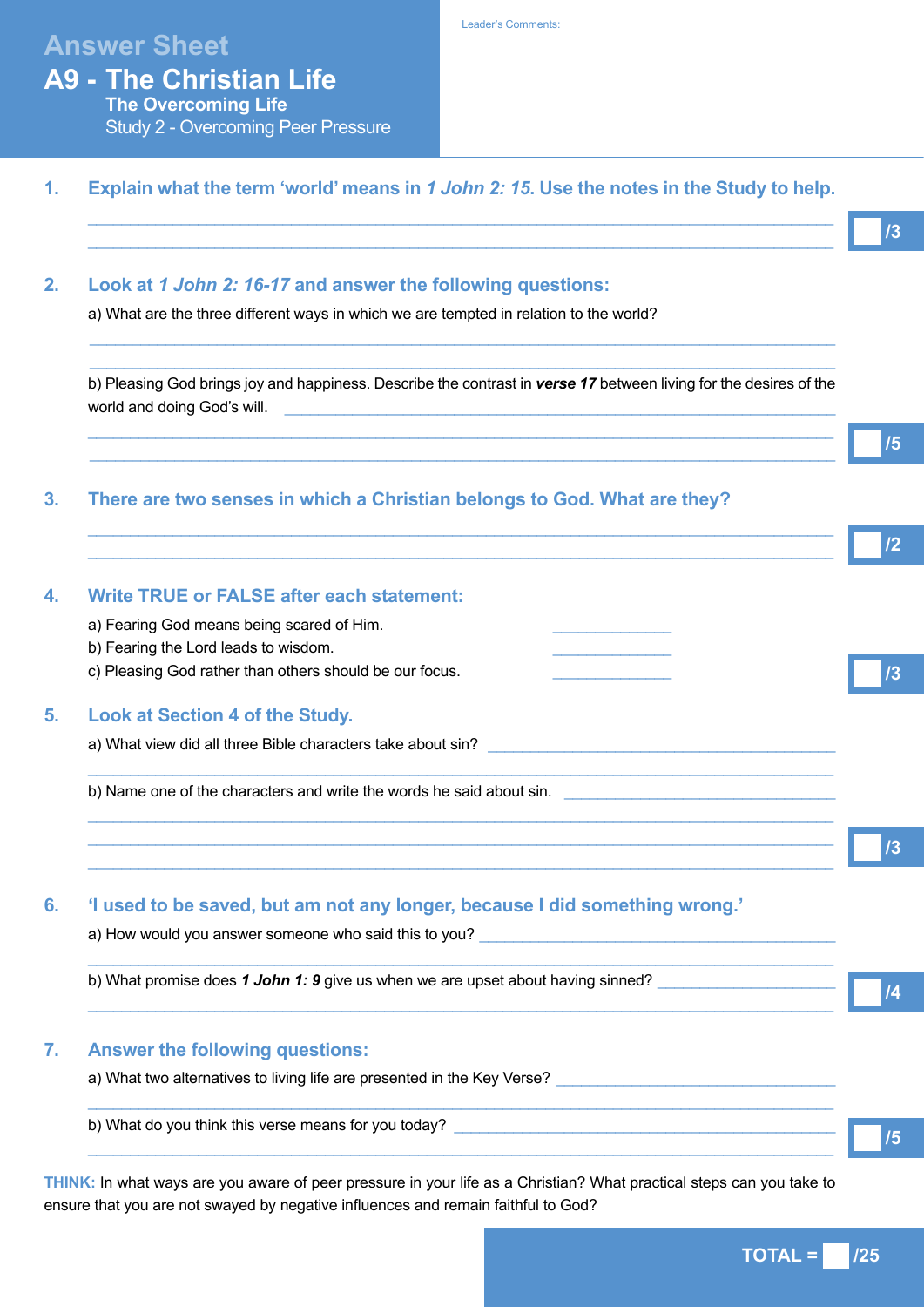# **Answer Sheet**

# **A9 - The Christian Life The Overcoming Life**

Study 3 - Overcoming Discouragement

## **1. Answer the following questions:**

a) What three possible answers to our prayers are mentioned in this study?

b) Read *Luke 1: 5-13* and explain in what way Zechariah and Elizabeth's experience is an example of a 'not yet' answer. \_\_\_\_\_\_\_\_\_\_\_\_\_\_\_\_\_\_\_\_\_\_\_\_\_\_\_\_\_\_\_\_\_\_\_\_\_\_\_\_\_\_\_\_\_\_\_\_\_\_\_\_\_\_\_\_\_\_\_\_\_\_\_\_\_\_\_\_\_\_\_\_\_\_\_\_\_\_\_\_\_

 $\_$  ,  $\_$  ,  $\_$  ,  $\_$  ,  $\_$  ,  $\_$  ,  $\_$  ,  $\_$  ,  $\_$  ,  $\_$  ,  $\_$  ,  $\_$  ,  $\_$  ,  $\_$  ,  $\_$  ,  $\_$  ,  $\_$  ,  $\_$  ,  $\_$  ,  $\_$  ,  $\_$  ,  $\_$  ,  $\_$  ,  $\_$  ,  $\_$  ,  $\_$  ,  $\_$  ,  $\_$  ,  $\_$  ,  $\_$  ,  $\_$  ,  $\_$  ,  $\_$  ,  $\_$  ,  $\_$  ,  $\_$  ,  $\_$  ,

 $\Box$  . The contribution of the contribution of the contribution of the contribution of the contribution of the contribution of the contribution of the contribution of the contribution of the contribution of the contributi  $\Box$  . The contribution of the contribution of the contribution of the contribution of the contribution of the contribution of the contribution of the contribution of the contribution of the contribution of the contributi

 $\_$  ,  $\_$  ,  $\_$  ,  $\_$  ,  $\_$  ,  $\_$  ,  $\_$  ,  $\_$  ,  $\_$  ,  $\_$  ,  $\_$  ,  $\_$  ,  $\_$  ,  $\_$  ,  $\_$  ,  $\_$  ,  $\_$  ,  $\_$  ,  $\_$  ,  $\_$  ,  $\_$  ,  $\_$  ,  $\_$  ,  $\_$  ,  $\_$  ,  $\_$  ,  $\_$  ,  $\_$  ,  $\_$  ,  $\_$  ,  $\_$  ,  $\_$  ,  $\_$  ,  $\_$  ,  $\_$  ,  $\_$  ,  $\_$  ,  $\_$  ,  $\_$  ,  $\_$  ,  $\_$  ,  $\_$  ,  $\_$  ,  $\_$  ,  $\_$  ,  $\_$  ,  $\_$  ,  $\_$  ,  $\_$  ,  $\_$  ,  $\_$  ,  $\_$  ,  $\_$  ,  $\_$  ,  $\_$  ,  $\_$  ,  $\_$  ,  $\_$  ,  $\_$  ,  $\_$  ,  $\_$  ,  $\_$  ,  $\_$  ,  $\_$  ,  $\_$  ,  $\_$  ,  $\_$  ,  $\_$  ,  $\_$  ,  $\_$  ,  $\_$  ,  $\_$  ,  $\_$  ,  $\_$  ,

**2. In** *2 Corinthians 12: 7-9***, when Paul pleaded with the Lord three times that the** *"thorn in the flesh"* **might be removed, God's answer was,** *'no'***. The Lord did, however, give him a great promise. What was it?** 

## **3. Answer the following questions:**

a) What do you think it means to *"ask in My name"*? *(John 14: 13; 15: 16; 16: 23)*

 $\_$  ,  $\_$  ,  $\_$  ,  $\_$  ,  $\_$  ,  $\_$  ,  $\_$  ,  $\_$  ,  $\_$  ,  $\_$  ,  $\_$  ,  $\_$  ,  $\_$  ,  $\_$  ,  $\_$  ,  $\_$  ,  $\_$  ,  $\_$  ,  $\_$  ,  $\_$  ,  $\_$  ,  $\_$  ,  $\_$  ,  $\_$  ,  $\_$  ,  $\_$  ,  $\_$  ,  $\_$  ,  $\_$  ,  $\_$  ,  $\_$  ,  $\_$  ,  $\_$  ,  $\_$  ,  $\_$  ,  $\_$  ,  $\_$  , b) Read *James 4: 3* and explain why these people's prayers were not being answered in the way they expected.  $\_$  ,  $\_$  ,  $\_$  ,  $\_$  ,  $\_$  ,  $\_$  ,  $\_$  ,  $\_$  ,  $\_$  ,  $\_$  ,  $\_$  ,  $\_$  ,  $\_$  ,  $\_$  ,  $\_$  ,  $\_$  ,  $\_$  ,  $\_$  ,  $\_$  ,  $\_$  ,  $\_$  ,  $\_$  ,  $\_$  ,  $\_$  ,  $\_$  ,  $\_$  ,  $\_$  ,  $\_$  ,  $\_$  ,  $\_$  ,  $\_$  ,  $\_$  ,  $\_$  ,  $\_$  ,  $\_$  ,  $\_$  ,  $\_$  ,

 $\_$  ,  $\_$  ,  $\_$  ,  $\_$  ,  $\_$  ,  $\_$  ,  $\_$  ,  $\_$  ,  $\_$  ,  $\_$  ,  $\_$  ,  $\_$  ,  $\_$  ,  $\_$  ,  $\_$  ,  $\_$  ,  $\_$  ,  $\_$  ,  $\_$  ,  $\_$  ,  $\_$  ,  $\_$  ,  $\_$  ,  $\_$  ,  $\_$  ,  $\_$  ,  $\_$  ,  $\_$  ,  $\_$  ,  $\_$  ,  $\_$  ,  $\_$  ,  $\_$  ,  $\_$  ,  $\_$  ,  $\_$  ,  $\_$  ,  $\_$  ,  $\_$  ,  $\_$  ,  $\_$  ,  $\_$  ,  $\_$  ,  $\_$  ,  $\_$  ,  $\_$  ,  $\_$  ,  $\_$  ,  $\_$  ,  $\_$  ,  $\_$  ,  $\_$  ,  $\_$  ,  $\_$  ,  $\_$  ,  $\_$  ,  $\_$  ,  $\_$  ,  $\_$  ,  $\_$  ,  $\_$  ,  $\_$  ,  $\_$  ,  $\_$  ,  $\_$  ,  $\_$  ,  $\_$  ,  $\_$  ,  $\_$  ,  $\_$  ,  $\_$  ,  $\_$  ,  $\_$  ,  $\_$  ,  $\_$  ,  $\_$  ,  $\_$  ,  $\_$  ,  $\_$  ,  $\_$  ,  $\_$  ,  $\_$  ,  $\_$  ,  $\_$  ,  $\_$  ,  $\_$  ,  $\_$  ,  $\_$  ,  $\_$  ,  $\_$  ,  $\_$  ,  $\_$  ,  $\_$  ,  $\_$  ,  $\_$  ,  $\_$  ,  $\_$  ,  $\_$  ,  $\_$  ,  $\_$  ,  $\_$  ,  $\_$  ,  $\_$  ,  $\_$  ,  $\_$  ,  $\_$  ,  $\_$  ,  $\_$  ,  $\_$  ,  $\_$  ,  $\_$  ,

 $\_$  ,  $\_$  ,  $\_$  ,  $\_$  ,  $\_$  ,  $\_$  ,  $\_$  ,  $\_$  ,  $\_$  ,  $\_$  ,  $\_$  ,  $\_$  ,  $\_$  ,  $\_$  ,  $\_$  ,  $\_$  ,  $\_$  ,  $\_$  ,  $\_$  ,  $\_$  ,  $\_$  ,  $\_$  ,  $\_$  ,  $\_$  ,  $\_$  ,  $\_$  ,  $\_$  ,  $\_$  ,  $\_$  ,  $\_$  ,  $\_$  ,  $\_$  ,  $\_$  ,  $\_$  ,  $\_$  ,  $\_$  ,  $\_$  ,

 $\_$  ,  $\_$  ,  $\_$  ,  $\_$  ,  $\_$  ,  $\_$  ,  $\_$  ,  $\_$  ,  $\_$  ,  $\_$  ,  $\_$  ,  $\_$  ,  $\_$  ,  $\_$  ,  $\_$  ,  $\_$  ,  $\_$  ,  $\_$  ,  $\_$  ,  $\_$  ,  $\_$  ,  $\_$  ,  $\_$  ,  $\_$  ,  $\_$  ,  $\_$  ,  $\_$  ,  $\_$  ,  $\_$  ,  $\_$  ,  $\_$  ,  $\_$  ,  $\_$  ,  $\_$  ,  $\_$  ,  $\_$  ,  $\_$  ,

 $\_$  ,  $\_$  ,  $\_$  ,  $\_$  ,  $\_$  ,  $\_$  ,  $\_$  ,  $\_$  ,  $\_$  ,  $\_$  ,  $\_$  ,  $\_$  ,  $\_$  ,  $\_$  ,  $\_$  ,  $\_$  ,  $\_$  ,  $\_$  ,  $\_$  ,  $\_$  ,  $\_$  ,  $\_$  ,  $\_$  ,  $\_$  ,  $\_$  ,  $\_$  ,  $\_$  ,  $\_$  ,  $\_$  ,  $\_$  ,  $\_$  ,  $\_$  ,  $\_$  ,  $\_$  ,  $\_$  ,  $\_$  ,  $\_$  ,  $\_$  ,  $\_$  ,  $\_$  ,  $\_$  ,  $\_$  ,  $\_$  ,  $\_$  ,  $\_$  ,  $\_$  ,  $\_$  ,  $\_$  ,  $\_$  ,  $\_$  ,  $\_$  ,  $\_$  ,  $\_$  ,  $\_$  ,  $\_$  ,  $\_$  ,  $\_$  ,  $\_$  ,  $\_$  ,  $\_$  ,  $\_$  ,  $\_$  ,  $\_$  ,  $\_$  ,  $\_$  ,  $\_$  ,  $\_$  ,  $\_$  ,  $\_$  ,  $\_$  ,  $\_$  ,  $\_$  ,  $\_$  ,  $\_$  ,

## **4. Read** *Matthew 7: 7-11***.**

a) Write three things that we are commanded to do when we pray. *(verse 7)*

b) Give one example of what an uncaring parent might do when his child asks for something. *(verses 9, 10)* 

c) What are we told about what our heavenly Father wants to give us? *(verse 11)*

## **5. What advice from the Bible would you give to a young Christian who is finding it hard to 'get on with' another Christian, in his family, school or church?**

## **6. Answer the following questions:**

a) Read *Philippians 2: 4* and express, in your own words, what it means.

b) The perfect example of this principle is the Lord Jesus. What did His concern for others cause Him to do? *(see verses 5-8)* \_\_\_\_\_\_\_\_\_\_\_\_\_\_\_\_\_\_\_\_\_\_\_\_\_\_\_\_\_\_\_\_\_\_\_\_\_\_\_\_\_\_\_\_\_\_\_\_\_\_\_\_\_\_\_\_\_\_\_\_\_\_\_\_\_\_\_\_\_\_\_\_\_

 $\_$  ,  $\_$  ,  $\_$  ,  $\_$  ,  $\_$  ,  $\_$  ,  $\_$  ,  $\_$  ,  $\_$  ,  $\_$  ,  $\_$  ,  $\_$  ,  $\_$  ,  $\_$  ,  $\_$  ,  $\_$  ,  $\_$  ,  $\_$  ,  $\_$  ,  $\_$  ,  $\_$  ,  $\_$  ,  $\_$  ,  $\_$  ,  $\_$  ,  $\_$  ,  $\_$  ,  $\_$  ,  $\_$  ,  $\_$  ,  $\_$  ,  $\_$  ,  $\_$  ,  $\_$  ,  $\_$  ,  $\_$  ,  $\_$  ,

 $\_$  ,  $\_$  ,  $\_$  ,  $\_$  ,  $\_$  ,  $\_$  ,  $\_$  ,  $\_$  ,  $\_$  ,  $\_$  ,  $\_$  ,  $\_$  ,  $\_$  ,  $\_$  ,  $\_$  ,  $\_$  ,  $\_$  ,  $\_$  ,  $\_$  ,  $\_$  ,  $\_$  ,  $\_$  ,  $\_$  ,  $\_$  ,  $\_$  ,  $\_$  ,  $\_$  ,  $\_$  ,  $\_$  ,  $\_$  ,  $\_$  ,  $\_$  ,  $\_$  ,  $\_$  ,  $\_$  ,  $\_$  ,  $\_$  ,

**THINK:** Take some time to pray to God about some of the things that make you anxious and worried. Thank God, your heavenly Father, for His care for you.

**TOTAL = /25**

**/6**

**/3**

**/6**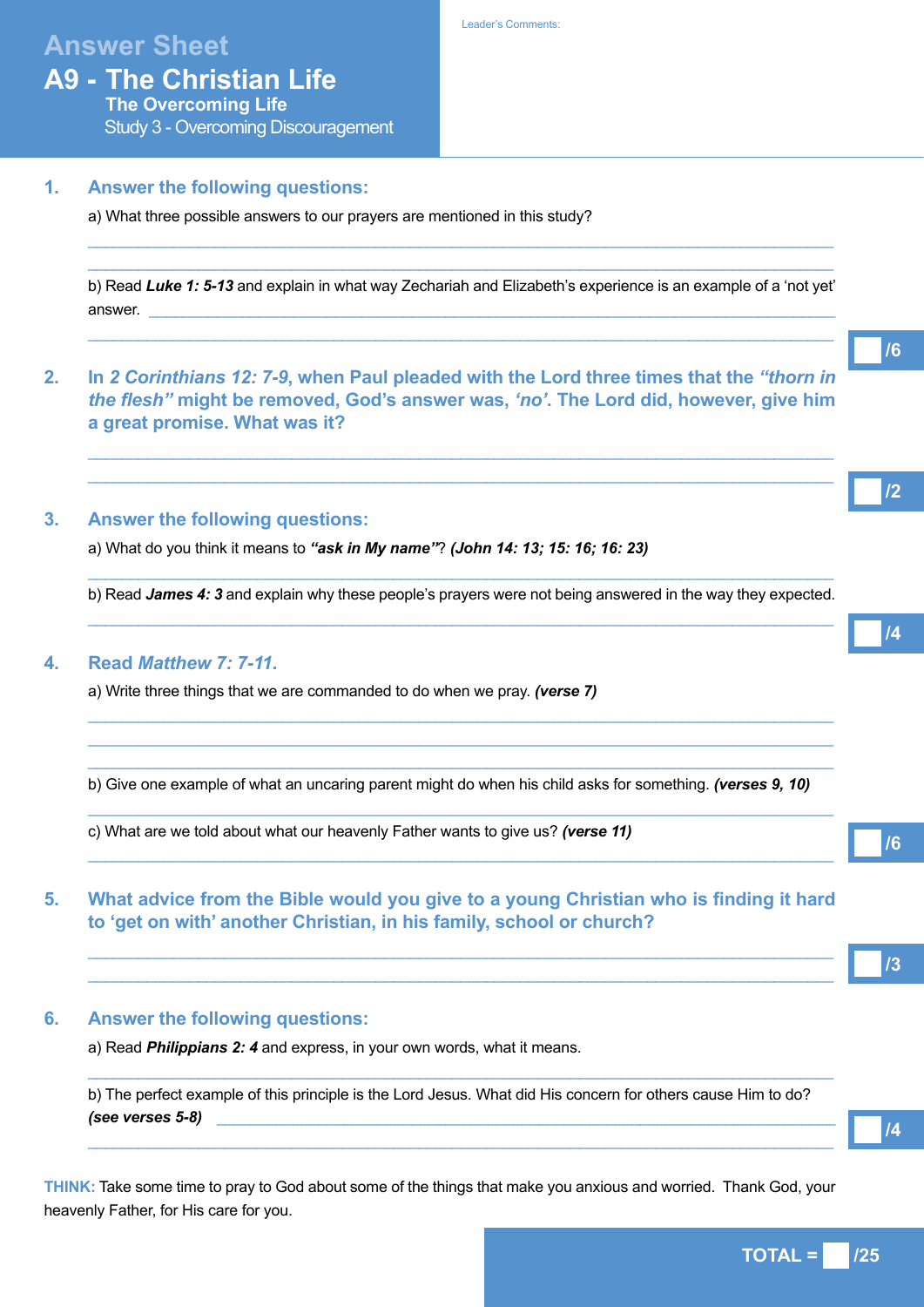# **Answer Sheet A9 - The Christian Life The Overcoming Life**

Study 4 - Overcoming the Devil

## **1. Answer TRUE or FALSE:** a) The devil is equal with God, in power. b) The devil is "the god of this world". c) Christians have the Holy Spirit within them. d) The devil never tempted the Lord Jesus. e) The Lord Jesus never yielded to temptation. **2. Read** *Hebrews 2: 14-15***. These verses tell us two things which the Lord Jesus achieved by His death. What are they? /5**

 $\_$  ,  $\_$  ,  $\_$  ,  $\_$  ,  $\_$  ,  $\_$  ,  $\_$  ,  $\_$  ,  $\_$  ,  $\_$  ,  $\_$  ,  $\_$  ,  $\_$  ,  $\_$  ,  $\_$  ,  $\_$  ,  $\_$  ,  $\_$  ,  $\_$  ,  $\_$  ,  $\_$  ,  $\_$  ,  $\_$  ,  $\_$  ,  $\_$  ,  $\_$  ,  $\_$  ,  $\_$  ,  $\_$  ,  $\_$  ,  $\_$  ,  $\_$  ,  $\_$  ,  $\_$  ,  $\_$  ,  $\_$  ,  $\_$  ,  $\_$  ,  $\_$  ,  $\_$  ,  $\_$  ,  $\_$  ,  $\_$  ,  $\_$  ,  $\_$  ,  $\_$  ,  $\_$  ,  $\_$  ,  $\_$  ,  $\_$  ,  $\_$  ,  $\_$  ,  $\_$  ,  $\_$  ,  $\_$  ,  $\_$  ,  $\_$  ,  $\_$  ,  $\_$  ,  $\_$  ,  $\_$  ,  $\_$  ,  $\_$  ,  $\_$  ,  $\_$  ,  $\_$  ,  $\_$  ,  $\_$  ,  $\_$  ,  $\_$  ,  $\_$  ,  $\_$  ,  $\_$  ,  $\_$  ,

 $\_$  ,  $\_$  ,  $\_$  ,  $\_$  ,  $\_$  ,  $\_$  ,  $\_$  ,  $\_$  ,  $\_$  ,  $\_$  ,  $\_$  ,  $\_$  ,  $\_$  ,  $\_$  ,  $\_$  ,  $\_$  ,  $\_$  ,  $\_$  ,  $\_$  ,  $\_$  ,  $\_$  ,  $\_$  ,  $\_$  ,  $\_$  ,  $\_$  ,  $\_$  ,  $\_$  ,  $\_$  ,  $\_$  ,  $\_$  ,  $\_$  ,  $\_$  ,  $\_$  ,  $\_$  ,  $\_$  ,  $\_$  ,  $\_$  ,  $\_$  ,  $\_$  ,  $\_$  ,  $\_$  ,  $\_$  ,  $\_$  ,  $\_$  ,  $\_$  ,  $\_$  ,  $\_$  ,  $\_$  ,  $\_$  ,  $\_$  ,  $\_$  ,  $\_$  ,  $\_$  ,  $\_$  ,  $\_$  ,  $\_$  ,  $\_$  ,  $\_$  ,  $\_$  ,  $\_$  ,  $\_$  ,  $\_$  ,  $\_$  ,  $\_$  ,  $\_$  ,  $\_$  ,  $\_$  ,  $\_$  ,  $\_$  ,  $\_$  ,  $\_$  ,  $\_$  ,  $\_$  ,  $\_$  ,

\_\_\_\_\_\_\_\_\_\_\_\_\_\_\_\_\_\_\_\_\_\_\_\_\_\_\_\_\_ / \_\_\_\_\_\_\_\_\_\_\_\_\_\_\_\_\_\_\_\_\_\_\_\_\_\_\_\_\_ / \_\_\_\_\_\_\_\_\_\_\_\_\_\_\_\_\_\_\_\_\_\_\_\_\_\_\_\_\_

**3. Read** *Ephesians 6: 10-17* **and answer the following questions:**

a) Why should we put on the whole armour of God?

b) List the six pieces of armour which are mentioned.

c) What spiritual meaning is given to the following pieces of armour?

 $\overline{I}$ 

i) The shield. \_\_\_\_\_\_\_\_\_\_\_\_\_\_\_\_\_\_\_\_\_\_\_\_\_\_\_\_\_\_\_\_\_\_\_\_\_\_\_\_\_\_\_\_\_\_\_\_\_\_\_\_\_\_\_\_\_\_\_\_\_\_\_\_\_\_\_\_\_\_\_\_\_\_\_\_\_

ii) The sword. \_\_\_\_\_\_\_\_\_\_\_\_\_\_\_\_\_\_\_\_\_\_\_\_\_\_\_\_\_\_\_\_\_\_\_\_\_\_\_\_\_\_\_\_\_\_\_\_\_\_\_\_\_\_\_\_\_\_\_\_\_\_\_\_\_\_\_\_\_\_\_\_\_\_\_\_

### **4. Answer the following questions:**

a) When Jesus was tempted by the devil, He answered each of the devil's suggestions by quoting from the Old Testament. Read *Matthew 4: 4, 7, 10*, and write the three words which Jesus repeated in each of His answers.

 $\_$  ,  $\_$  ,  $\_$  ,  $\_$  ,  $\_$  ,  $\_$  ,  $\_$  ,  $\_$  ,  $\_$  ,  $\_$  ,  $\_$  ,  $\_$  ,  $\_$  ,  $\_$  ,  $\_$  ,  $\_$  ,  $\_$  ,  $\_$  ,  $\_$  ,  $\_$  ,  $\_$  ,  $\_$  ,  $\_$  ,  $\_$  ,  $\_$  ,  $\_$  ,  $\_$  ,  $\_$  ,  $\_$  ,  $\_$  ,  $\_$  ,  $\_$  ,  $\_$  ,  $\_$  ,  $\_$  ,  $\_$  ,  $\_$  ,

 $\_$  ,  $\_$  ,  $\_$  ,  $\_$  ,  $\_$  ,  $\_$  ,  $\_$  ,  $\_$  ,  $\_$  ,  $\_$  ,  $\_$  ,  $\_$  ,  $\_$  ,  $\_$  ,  $\_$  ,  $\_$  ,  $\_$  ,  $\_$  ,  $\_$  ,  $\_$  ,  $\_$  ,  $\_$  ,  $\_$  ,  $\_$  ,  $\_$  ,  $\_$  ,  $\_$  ,  $\_$  ,  $\_$  ,  $\_$  ,  $\_$  ,  $\_$  ,  $\_$  ,  $\_$  ,  $\_$  ,  $\_$  ,  $\_$  ,  $\_$  ,  $\_$  ,  $\_$  ,  $\_$  ,  $\_$  ,  $\_$  ,  $\_$  ,  $\_$  ,  $\_$  ,  $\_$  ,  $\_$  ,  $\_$  ,  $\_$  ,  $\_$  ,  $\_$  ,  $\_$  ,  $\_$  ,  $\_$  ,  $\_$  ,  $\_$  ,  $\_$  ,  $\_$  ,  $\_$  ,  $\_$  ,  $\_$  ,  $\_$  ,  $\_$  ,  $\_$  ,  $\_$  ,  $\_$  ,  $\_$  ,  $\_$  ,  $\_$  ,  $\_$  ,  $\_$  ,  $\_$  ,  $\_$  ,

b) In what ways can the Bible help us, in our battles with Satan?

**5. The devil's final downfall is described in** *Revelation 20***. Read** *verses 1-3 and 7-10***, then write short answers.** 

a) List the names that are used for the devil in **verse 2**.

b) For how long will the devil be bound?

- c) What name is given to his prison?
- d) On being released, what will he do?
- e) What will then become of the devil?

**THINK:** Is there a particular area in your life in which you are being tempted at the moment? Can you think of any practical steps you could take to avoid this? Ask God for His help to overcome this temptation.



Visit **www.besweb.com** for information.<br>Registered Charity UK CIO 1186004

**/6**

**/4**

**/5**

**/5**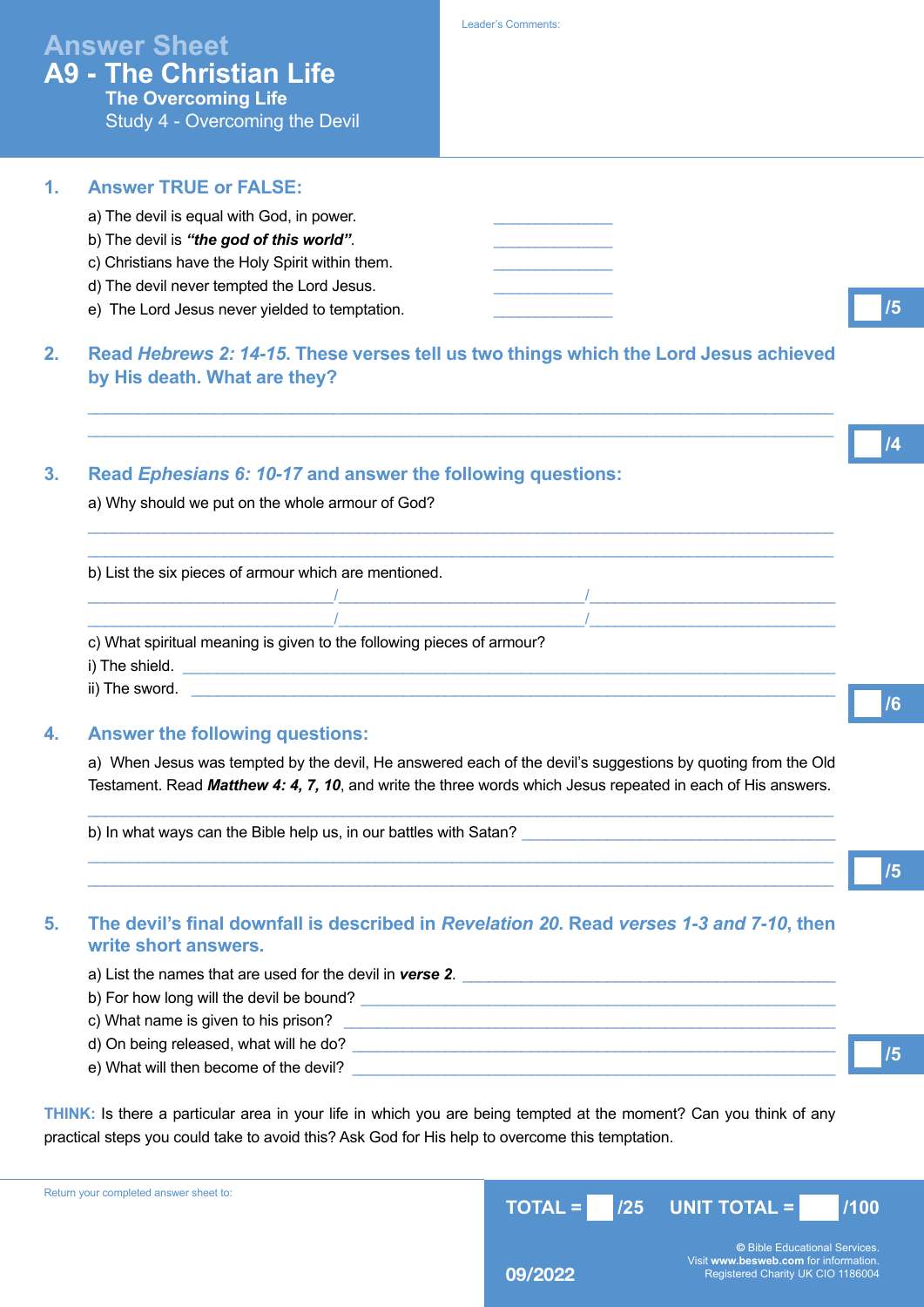



# **A9 - The Christian Life The Overcoming Life** Study 3 - Overcoming Discouragement

# **BIBLE READING: Luke 11: 1-4, 9-13; 1 Corinthians 13: 1-7**

## **KEY VERSE: "Casting all your anxieties on Him, because He cares for you."** 1 Peter 5: 7

In your new life as a Christian, it is possible to be discouraged or to lose heart. One area in which this happens is in the matter of unanswered prayer. At the beginning, we are often eager and enthusiastic, praying for many things, and expecting God to answer. After a while, however, we notice that some of our prayers are not answered in the way we would like. For example, we might pray for someone to be saved or for someone to be healed and these things don't happen! What's wrong? Doesn't God love us anymore? Has He not heard us?



We need to be aware of these important principles when we pray:

## **1. GOD'S ANSWER MAY NOT BE WHAT WE EXPECTED.**

There are three answers to prayer - 'Yes', 'No' or 'Not yet'. Both 'No', and 'Not yet' are answers! When God does not give us what we ask for, it does not mean He has not heard our prayers. In this sense, there is no such thing as 'unanswered prayer'. For an example of a 'Not yet' answer, think about Zechariah and Elizabeth in *Luke chapter 1*. For an example of a 'No' answer, see Paul's words in *2 Corinthians 12: 7-9.*

## **2. WE PRAY 'IN THE NAME OF JESUS'.**

The Lord Jesus taught His disciples, *"Whatever you ask in My name, this I will do…". (John 14: 13)* We must not think, however, that merely ending our prayers with the phrase, *"In the name of the Lord Jesus"* means we are using a spiritual formula which will always get us what we want. Praying 'in His name' actually means that we acknowledge His sole authority. Selfish motives, therefore, have no place in our prayers! *"You ask and do not receive, because..." (James 4: 3)* 

## **3. WE HAVE NO RIGHT TO IMPOSE OUR WILL UPON GOD.**

God is greater than we are, He is sovereign, and has the right to act in accordance with His own will. That is why we should always pray, *"Not as I will, but as You will." (Matthew 26: 39)* If the Lord Jesus prayed that, how much more should we! We acknowledge that what we ask for should be given in line with His will. *(1 John 5: 14)*

## **4. WE DON'T ALWAYS KNOW WHAT IS BEST FOR OURSELVES.**

God, our Father, does! If parents see their child lifting a sharp knife they will immediately remove it. In denying their child what is dangerous, they are being kind. Likewise we can count upon our heavenly Father giving us what is best. *(Matthew 7: 7-11)*

Another area in which discouragement may arise is in our relationships with other people. We may discover tensions in family life, or relationship difficulties in college or work. Even in church life, people may not have the attitudes to us that we expected. What help can we get from the Bible when we are discouraged and upset by such problems?

## **1. WE MUST RECOGNISE OUR OWN WEAKNESSES.**

Difficult relationships can often be improved if we are humble and admit that we are not perfect! Paul teaches us that we should not think of ourselves more highly than we ought to. *(Romans 12: 3)* 

## **2. WE MUST CONSIDER OTHERS.**

The principle of *Philippians 2: 4* is that we should not be selfish, but that we should put the interests of others first. To pray for those with whom we are having difficulties is always a big step towards restoring harmony. Note the words of the Lord Jesus in *Matthew 5: 44*.

## **3. WE MUST ALWAYS ACT IN LOVE.**

*"Love is patient and kind." (1 Corinthians 13: 4)* Just as the moving parts of an engine need to be lubricated with oil, so all human relationships work more smoothly when 'lubricated' by the love of God.

The Christian life is not always an easy one. God never promised it would be! He has, however, assured us of His unfailing presence and He wants us to cast all our anxieties on Him, for He cares for us. (Key Verse)

This is the fourth of five units on **The Christian Life.**